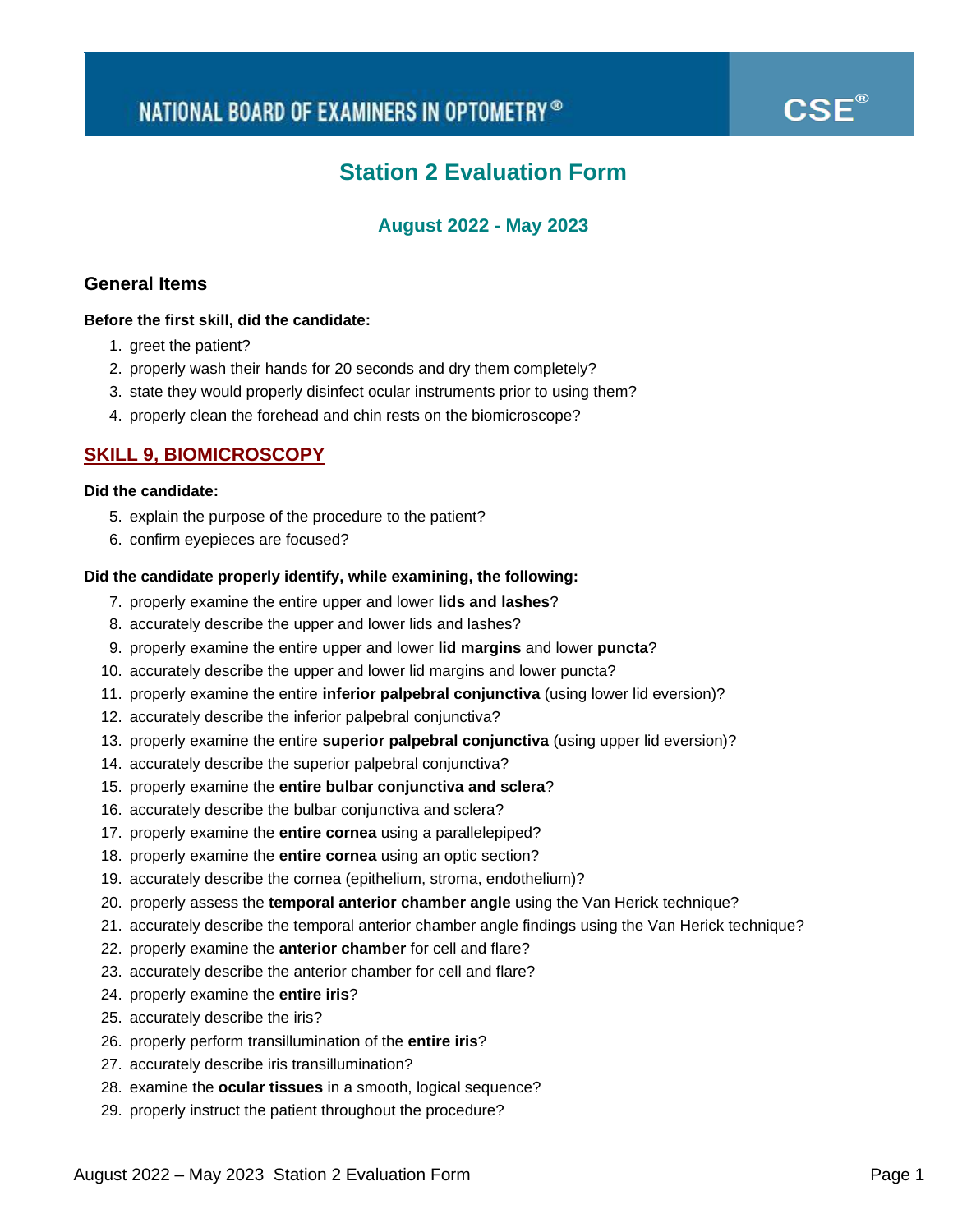### **SKILL 10, GOLDMANN APPLANATION TONOMETRY**

### **Did the candidate:**

- 30. explain the purpose of the procedure to the patient including the drop to be used?
- 31. instill appropriate anesthetic/fluorescein combo properly in one eye as indicated by the examiner?
- 32. adjust the biomicroscope illumination system properly?
- 33. assess and describe the cornea for staining prior to tonometry?
- 34. assess and describe the quality of the tear film prior to tonometry?
- 35. set the pressure on the probe at an appropriate level (8-12 mmHg)?
- 36. properly position the tonometer and align the probe?
- 37. provide proper instructions to the patient, including a fixation target?
- 38. properly applanate the cornea in a safe and efficient manner?
- 39. adjust the biomicroscope so that the fluorescein semicircular patterns are symmetrical and centered?
- 40. ensure the tonometer mires are of appropriate width?
- 41. properly align the tonometer mires?
- 42. safely retract the tonometer?
- 43. accurately state the obtained finding with time?
- 44. assess and accurately describe the cornea using the blue filter following tonometry?
- 45. perform the procedure in a smooth and logical sequence?
- 46. educate and explain the patient's IOP?

### **SKILL 11, 3-MIRROR GONIOSCOPY**

#### **Did the candidate:**

- 47. explain the purpose of the procedure to the patient including the drop to be used?
- 48. properly prepare the gonioscopy lens and instill anesthetic into the appropriate eye?
- 49. provide adequate instructions to the patient?
- 50. insert and utilize the gonioscopy lens in a safe and efficient manner?

#### **Did the candidate:**

- 51. obtain and maintain a clear image of the entire **inferior quadrant** using the appropriate mirror?
- 52. accurately identify the inferior quadrant, the most posterior visible angle structure, and iris approach?
- 53. obtain and maintain a clear image of the entire **nasal quadrant** using the appropriate mirror?
- 54. accurately identify the nasal quadrant and the most posterior visible angle structure?
- 55. obtain and maintain a clear image of the entire **superior quadrant** using the appropriate mirror?
- 56. accurately identify the superior quadrant and the most posterior visible angle structure?
- 57. obtain and maintain a clear image of the entire **temporal quadrant** using the appropriate mirror?
- 58. accurately identify the temporal quadrant and the most posterior visible angle structure?

### **Did the candidate:**

- 59. maintain control of the gonioscopy lens at all times?
- 60. remove the gonioscopy lens in a safe and efficient manner?
- 61. assess and accurately describe the corneal integrity without staining at the conclusion of the procedure?
- 62. perform the procedure in a smooth and logical sequence?

### **SKILL 12, COLLAGEN IMPLANT INSERTION AND REMOVAL**

#### **Did the candidate:**

63. explain the purpose of the procedure to the patient?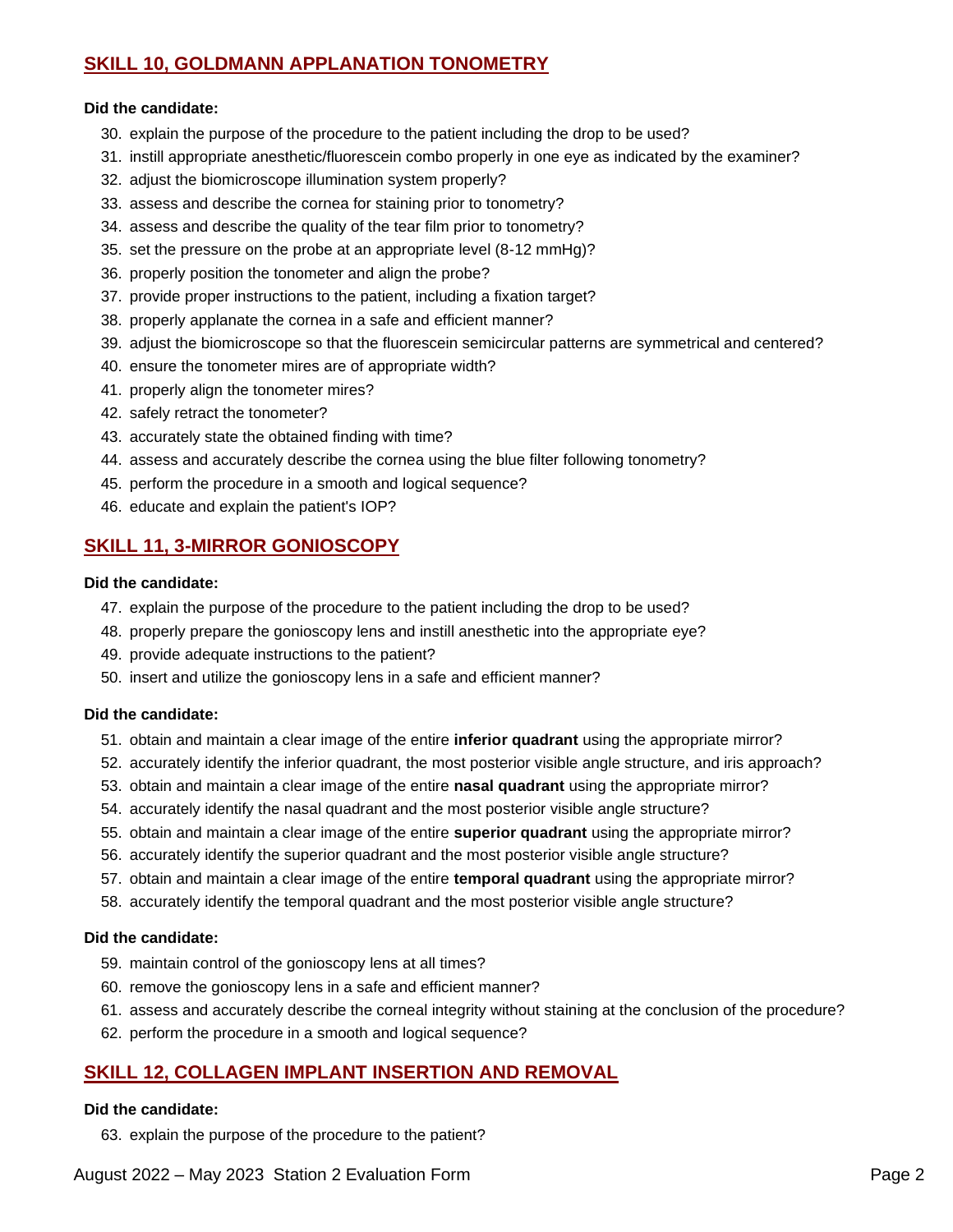- 64. prepare the biomicroscope properly (set up illumination system, magnification)?
- 65. properly grasp and manipulate the implant prior to insertion without contaminating the implant?
- 66. instruct the patient regarding appropriate eye fixation?
- 67. insert half of the implant into the inferior punctum in a safe and efficient manner?
- 68. hold the implant in the punctum for 1-2 seconds before removing?
- 69. after removing the implant, accurately describe to the examiner how the implant should be moved into the horizontal canaliculus?
- 70. perform the procedure in a smooth and logical sequence?

### **SKILL 13, SOFT AND GP CONTACT LENS INSERTION, EVALUATION, AND REMOVAL**

### **Did the candidate:**

- 71. explain the purpose of the procedure to the patient?
- 72. properly wash their hands for 20 seconds and dry them completely?

### **With respect to SCL preparation, did the candidate:**

- 73. inspect the soft contact lens for any damage and describe its condition?
- 74. accurately determine and state whether the soft contact lens is inside-out?

### **With respect to SCL insertion, did the candidate:**

- 75. instruct the patient regarding eye fixation for inserting the soft contact lens?
- 76. immobilize the patient's lids properly without patient discomfort?
- 77. insert the soft contact lens properly?
- 78. release the lid properly after the soft contact lens insertion?
- 79. instruct the patient properly after completing the soft contact lens insertion?

### **With respect to GPCL preparation, did the candidate:**

- 80. inspect the GP contact lens for any damage and describe its condition?
- 81. apply an appropriate GP rewetting solution to prepare the GP contact lens for insertion?

### **With respect to GPCL insertion, did the candidate:**

- 82. instruct the patient regarding eye fixation for inserting the GP contact lens?
- 83. immobilize the patient's lids properly without patient discomfort?
- 84. insert the GP CL properly (without the use of any additional anesthetic)?
- 85. instruct the patient properly after completing GP CL insertion?

### **With respect to evaluation of the GPCL, did the candidate:**

- 86. properly prepare and instill fluorescein onto the conjunctiva of the eye with the GP contact lens?
- 87. properly position and instruct the patient within the biomicroscope?
- 88. insert the blue filter when evaluating the GP contact lens?
- 89. examine and accurately describe the movement of the GP contact lens in the primary position of gaze?
- 90. accurately describe the fluorescein pattern of the GP contact lens (central, mid-peripheral, and edge)?
- 91. accurately describe the position of the GP contact lens?

### **With respect to evaluation of the SCL, did the candidate:**

- 92. use white light to evaluate the soft contact lens?
- 93. examine and accurately describe the fit of the soft contact lens (coverage or centration)?
- 94. examine and accurately describe the initial rotation?
- 95. examine and accurately describe the movement of the soft contact lens in appropriate positions of gaze (primary and upgaze)?